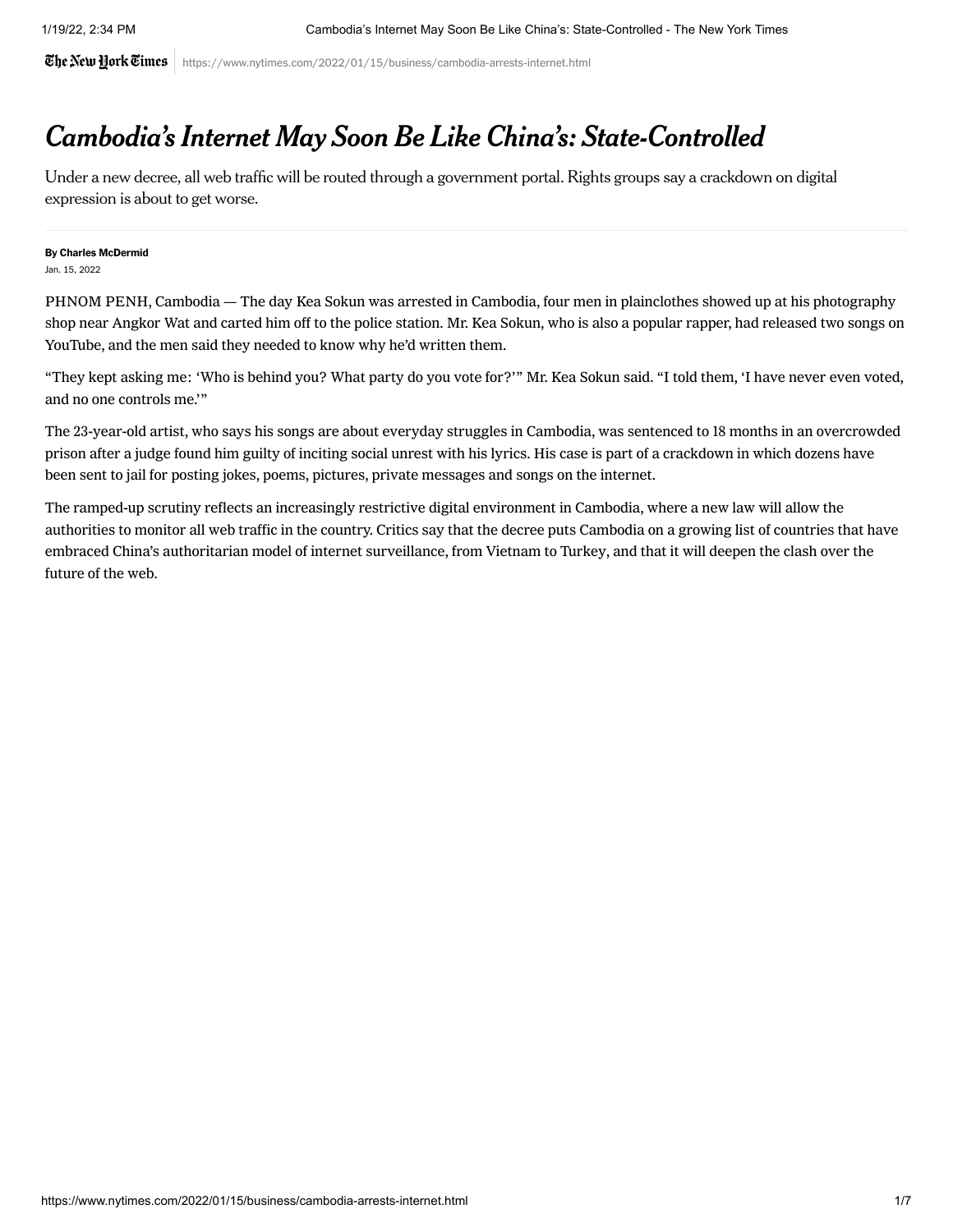

"They kept asking me: 'Who is behind you? What party do you vote for?'" the rapper Kea Sokun said of his arrest over YouTube videos. He spent a year in prison. Cindy Liu for The New York Times

Cambodia's [National Internet Gateway](https://apnews.com/article/asia-data-privacy-cambodia-censorship-hun-sen-e544f2fd7444c5ee38d4c12b051f3628), set to begin operating on Feb. 16, will send all internet traffic — including from abroad through a government-run portal. The gateway, which is mandatory for all service providers, gives state regulators the means to "prevent and disconnect all network connections that affect national income, security, social order, morality, culture, traditions and customs."

Government surveillance is already high in Cambodia. Each ministry has a team that monitors the internet. Offending content is reported to an internet crime unit in the Ministry of Interior, the center of the country's robust security apparatus. Those responsible can be charged with incitement and sent to prison.

But rights groups say that the new law will make it even easier for the authorities to monitor and punish online content, and that the recent arrests are meant to further intimidate citizens into self-censorship in a country where free speech is enshrined in the Constitution.

"The authorities are emboldened by China as an example of an authoritarian state that gives Cambodia political cover, new technology and financial resources," said Sophal Ear, a dean at the Thunderbird School of Global Management at Arizona State University whose family escaped the Khmer Rouge, the murderous regime that seized power in Cambodia in 1975.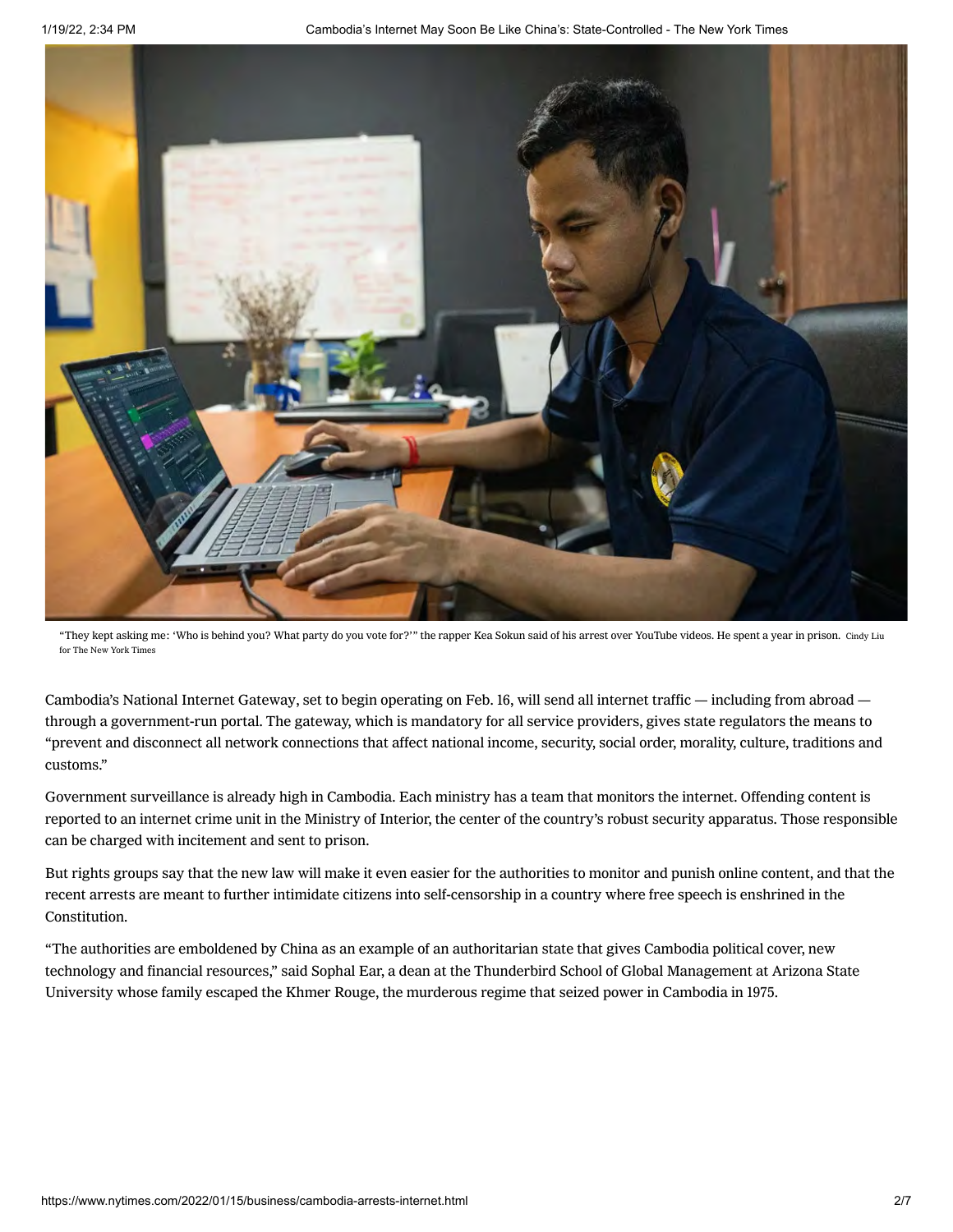1/19/22, 2:34 PM Cambodia's Internet May Soon Be Like China's: State-Controlled - The New York Times



Riverside Park in Phnom Penh, Cambodia's capital. The government will soon have the power to monitor all Web traffic in the country. Cindy Liu for The New York Times

"The National Internet Gateway is merely centralizing what has been a decentralized system of control over Cambodia's internet," he said. "The outcome will be to crush what little remains of freedom of expression online."

> Daily business updates The latest coverage of business, markets and the economy, sent by email each weekday. Get it sent to your inbox.

The Cambodian authorities have defended the decree as essential for peace and security, dismissing allegations of censorship or any notion that freedom of speech is under threat. "There is a free press in Cambodia and freedom on the internet," said Phay Siphan, the chief government spokesman. "We encourage people to use the internet, up until it becomes incitement."

Mr. Phay Siphan accused rights groups of "spreading paranoia" and described United Nations experts who have criticized the law as "working part-time jobs." He said he felt sorry for the young people who had been arrested because they were not speaking for themselves.

"With freedom comes responsibility," he said. "We warn them. We lecture them, make them sign documents, then the next week they post the same things, without taking the responsibility to maintain peace and stability."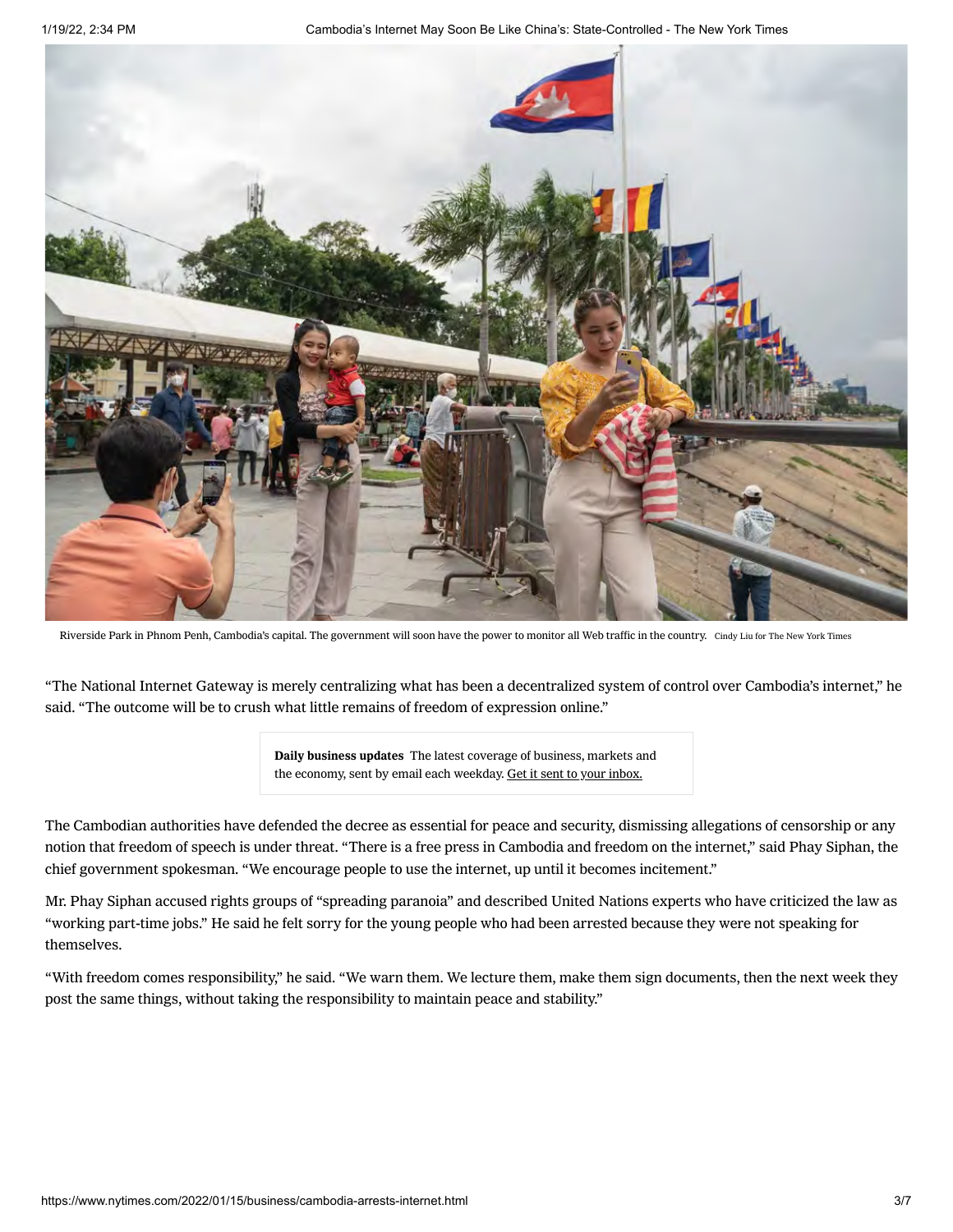1/19/22, 2:34 PM Cambodia's Internet May Soon Be Like China's: State-Controlled - The New York Times



Phay Siphan, the chief government spokesman in Cambodia, during an interview in November. He and other officials have defended the decree as essential for peace and security. Cindy Liu for The New York Times

Prime Minister Hun Sen, who has been in power since 1985 and shown great zeal when publicly condemning his political rivals, appears eager to transfer his opprobrium to the digital era.

When a former monk and activist posted a disparaging poem about the loss of the nation's forests on the prime minister's Facebook page, Mr. Hun Sen described the act as "extremist" and ordered the police to hunt the monk down. He was [arrested](https://www.rfa.org/english/news/cambodia/poem-10132021182725.html) in October.

## [Business & Economy: Latest Updates](https://www.nytimes.com/live/2022/01/19/business/stock-market-economy-news?name=styln-business-live®ion=MAIN_CONTENT_2&block=storyline_latest_updates_recirc&action=click&pgtype=Article&variant=show&index=0) ›

Updated 2 hours ago

- [President Biden acknowledges price pain as inflation lingers.](https://www.nytimes.com/live/2022/01/19/business/stock-market-economy-news?name=styln-business-live®ion=MAIN_CONTENT_2&block=storyline_latest_updates_recirc&action=click&pgtype=Article&variant=show&index=1#president-biden-will-speak-as-inflation-dogs-his-administration)
- [Starbucks ends its plan to require worker vaccination and testing.](https://www.nytimes.com/live/2022/01/19/business/stock-market-economy-news?name=styln-business-live®ion=MAIN_CONTENT_2&block=storyline_latest_updates_recirc&action=click&pgtype=Article&variant=show&index=1#starbucks-vaccine-mandate)
- [Today in On Tech: Facebook's unglamorous mistakes.](https://www.nytimes.com/live/2022/01/19/business/stock-market-economy-news?name=styln-business-live®ion=MAIN_CONTENT_2&block=storyline_latest_updates_recirc&action=click&pgtype=Article&variant=show&index=1#today-in-on-tech-facebooks-unglamorous-mistakes)

In August, a former agriculture professor was [sentenced to 18 months](https://www.khmertimeskh.com/50918892/professor-gets-18-years-jail-for-insult/) in prison for making jokes on Facebook about requiring chickens to wear anti-Covid masks. He was charged with incitement and with defaming the prime minister, as well as the minister of agriculture.

Weeks later, a farmer, frustrated by the government's failed promise [to subsidize longan crops](https://www.rfa.org/english/news/cambodia/longan-growers-09072021232322.html) while the pandemic kept borders closed to exports, posted a video of tons of his annual harvest going to rot. He was sentenced to 10 months in prison.

Of more than 30 arrests made over digital content since 2020, the most publicized one involved an autistic 16-year-old who was [released in November.](https://nypost.com/2021/11/10/autistic-cambodian-teen-jailed-for-online-comments-freed/) The teenager, Kak Sovann Chhay, had been jailed for comments he made in a chat group on Telegram, the private messaging app.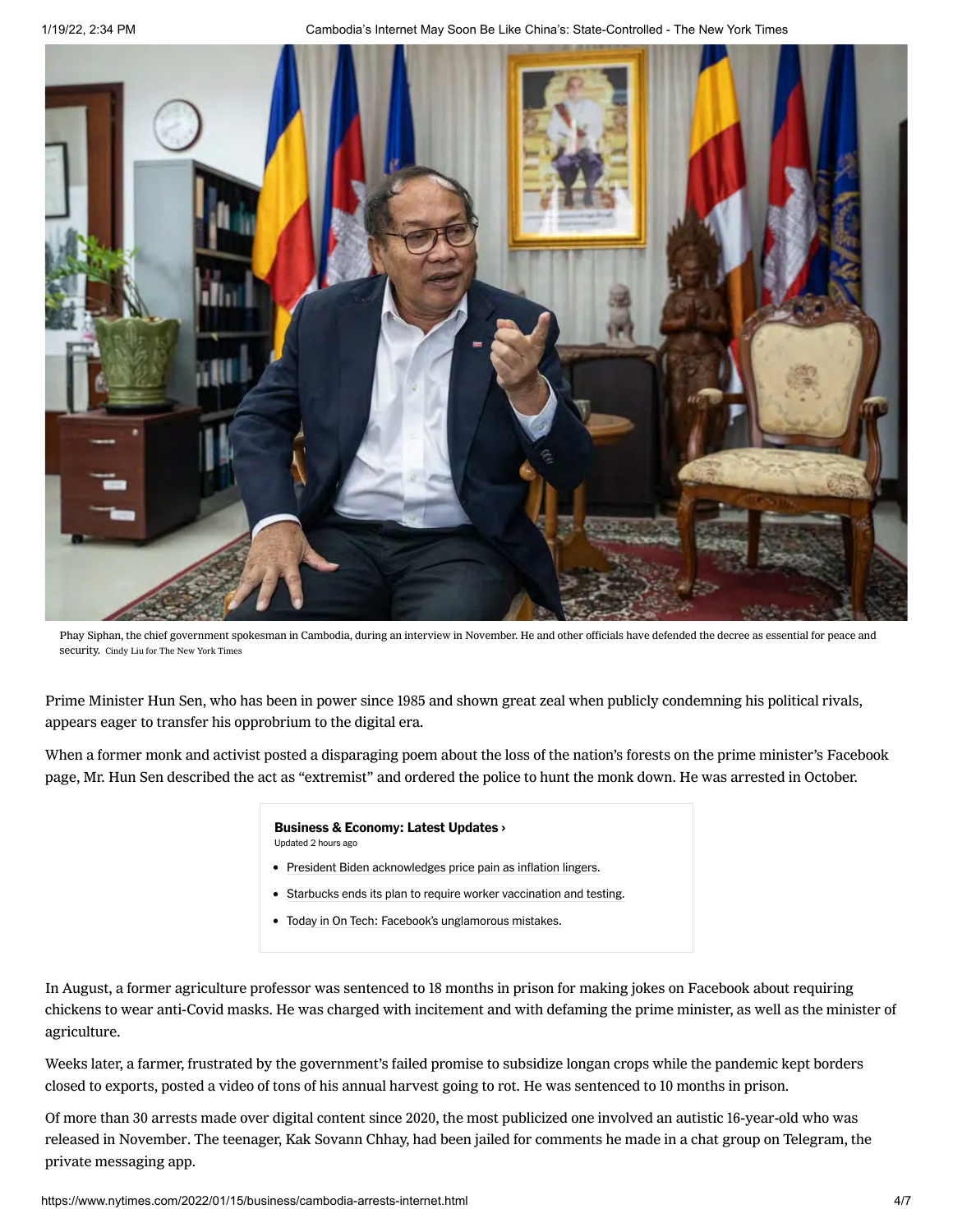1/19/22, 2:34 PM Cambodia's Internet May Soon Be Like China's: State-Controlled - The New York Times



Supporters of Kak Sovann Chhay waiting for his release. His father, who belongs to an outlawed political party, was also jailed, for criticizing the prime minister on Facebook. Cindy Liu for The New York Times

His father, a senior member of the opposition Cambodian National Rescue Party, which has been outlawed, was in prison at the same time. He had been jailed in 2020 for criticizing Mr. Hun Sen on Facebook, where the prime minister [has more than 13 million followers](https://www.nytimes.com/2018/03/17/world/asia/hun-sen-cambodia-china.html).

Internet service providers have asked the authorities to provide more clarity about the gateway. Meta, Facebook's parent company, said in a statement that it had "joined with other stakeholders in sharing our feedback on this new law with the Cambodian government, and expressing our strong support for a free and open internet."

Last week, three local journalists were charged and detained for incitement over a report on a land dispute that they posted on Facebook.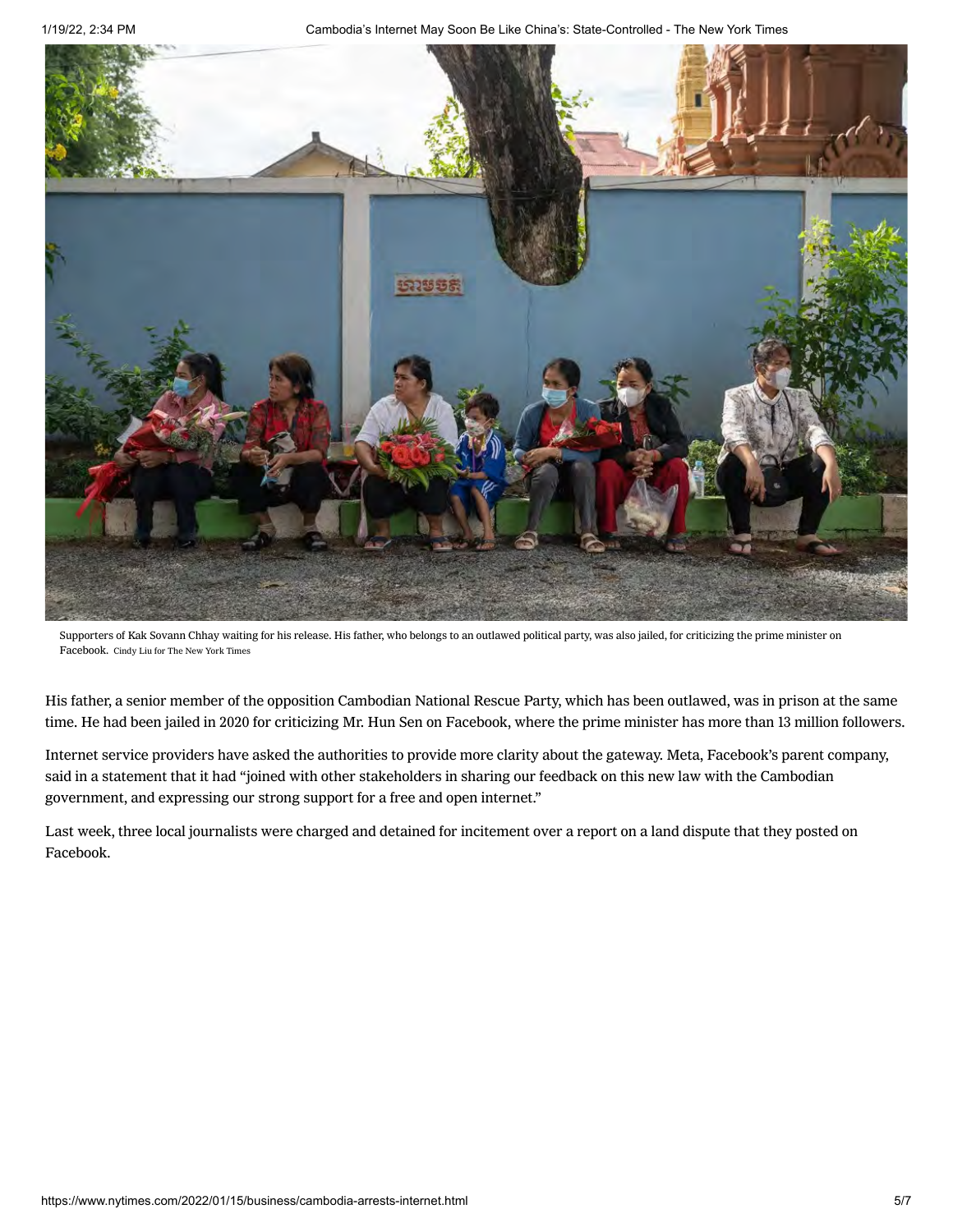

Prum Chantha, Kak Sovann Chhay's mother, cried as she performed a blessing ceremony for him after his release. Cindy Liu for The New York Times

"We're 35 days away from D-Day, and no status update has been delivered by relevant authorities or the private sector itself. That said, we weren't expecting any public transparency as to the implementation of this," Naly Pilorge, director of the Cambodian League for the Promotion and Defense of Human Rights, said this month.

"In the past, the government has tried to block content by requesting private-sector I.S.P.s to remove it, with mixed success," she said. "But the National Internet Gateway gives them a much more powerful tool to crack down on free expression and dissent."

In one bizarre move in September, the [prime minister](https://restofworld.org/2021/cambodia-pm-zoom-calls/) "Zoom-bombed" an online meeting for members of the Cambodian National Rescue Party. He [took to Facebook](https://www.facebook.com/hunsencambodia/posts/4376020302446433?comment_id=4376160239099106&reply_comment_id=244290057618851) to explain the intrusion: "This entry was just to give a warning message to the rebel group to be aware that Mr. Hun Sen's people are everywhere."

San Mala, a senior advocacy officer with the Cambodian Youth Network, said activists and rights groups were already using coded language to communicate across online messaging platforms, knowing that the authorities had been emboldened by the decree.

"As a civil society organization, we are concerned about this internet gateway law because we fear that our work will be subjected to surveillance or our conversations will be eavesdropped on or they will be able to attend online meetings with us without invitation or permission," said Mr. San Mala, 28.